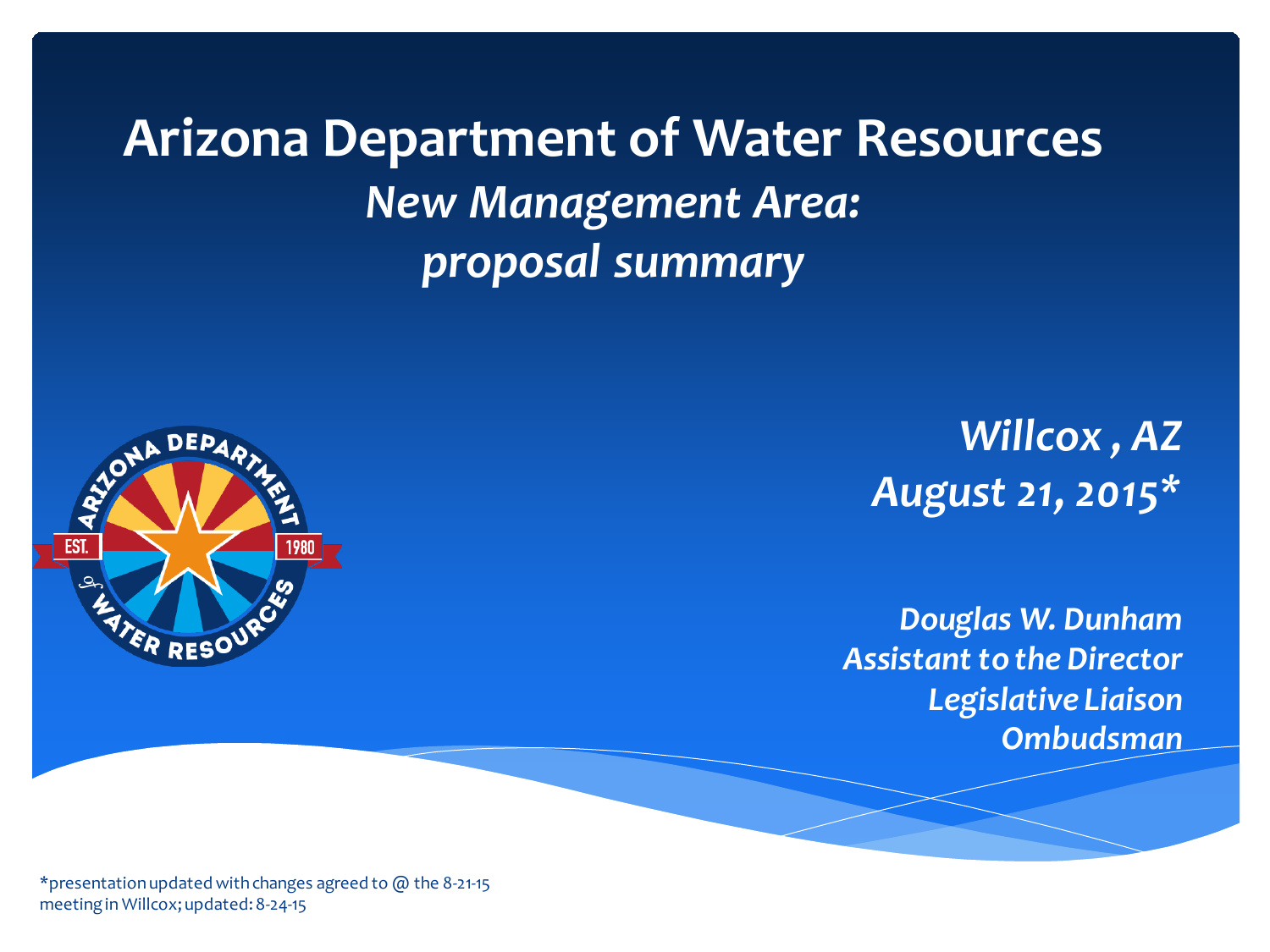## Groundwater Conservation Area basic structure

- ∗ Minimize regulatory footprint
- ∗ Encourage conservation (all water use sectors)
- ∗ Limits new groundwater uses
- ∗ Freezes large irrigation, but is divorced from the "tied to acres" model of the AMA/INA; allows portability with increased efficiency (Type-3)
- ∗ Allows for limited addition of new low water-duty, highly efficient crop irrigation
- ∗ Protects existing GW users with well impact reviews

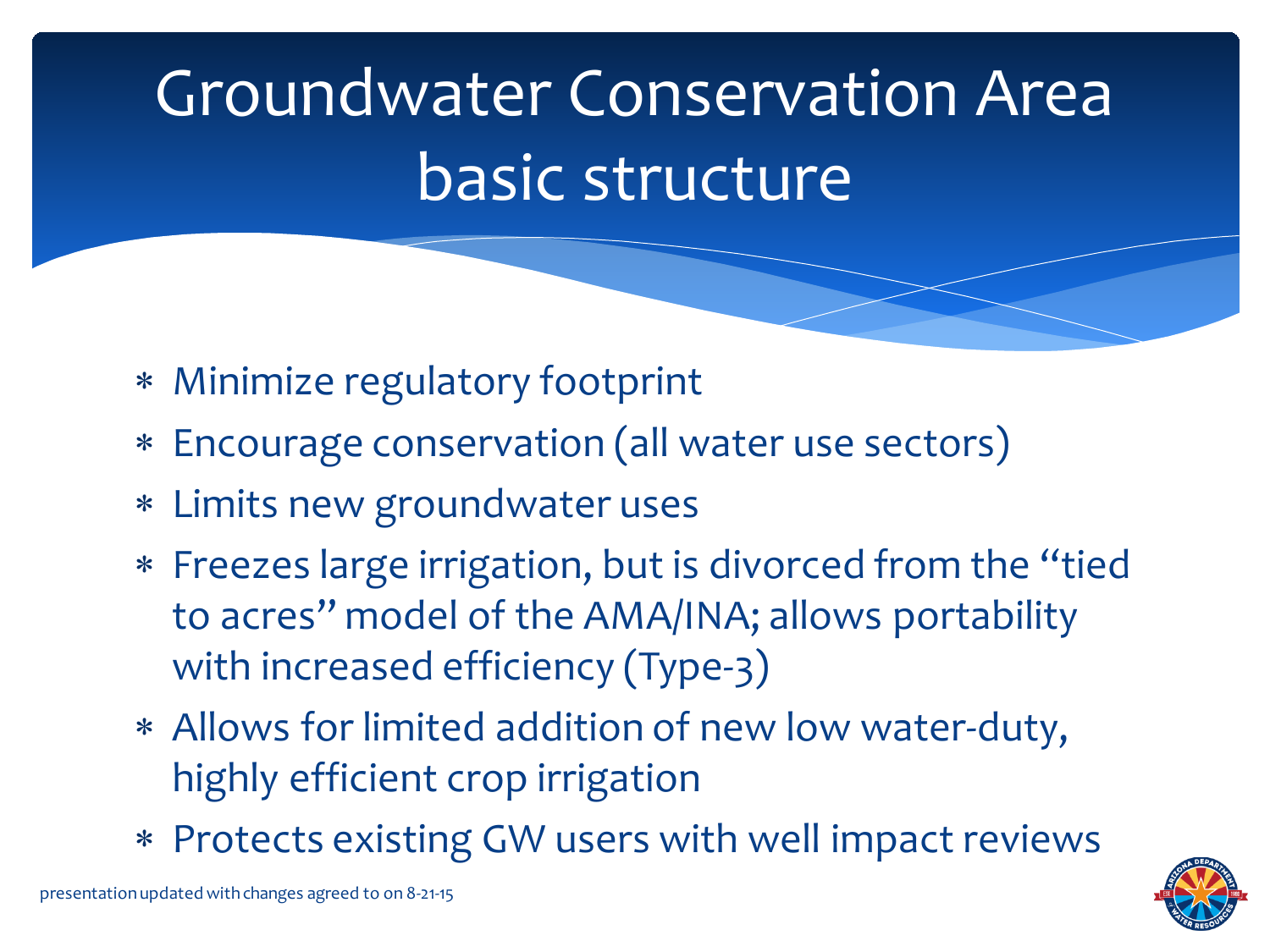## Groundwater Conservation Area summary review

- ∗ Withdrawal Authorities required; exempt wells supporting exempt uses authorities not required
- ∗ Exempt uses: 35 gpm or less; stock, domestic, and watering less than 2 acres; less than 10 af/yr
- ∗ Withdrawal Authorities: meter & reporting; use fee: \$2-\$5 per AF
- ∗ Exempt uses: no meter; no reporting; no use fee
- ∗ New wells: impact review including 35 gpm or less wells used for irrigation; exempt wells for exempt uses no impact review.

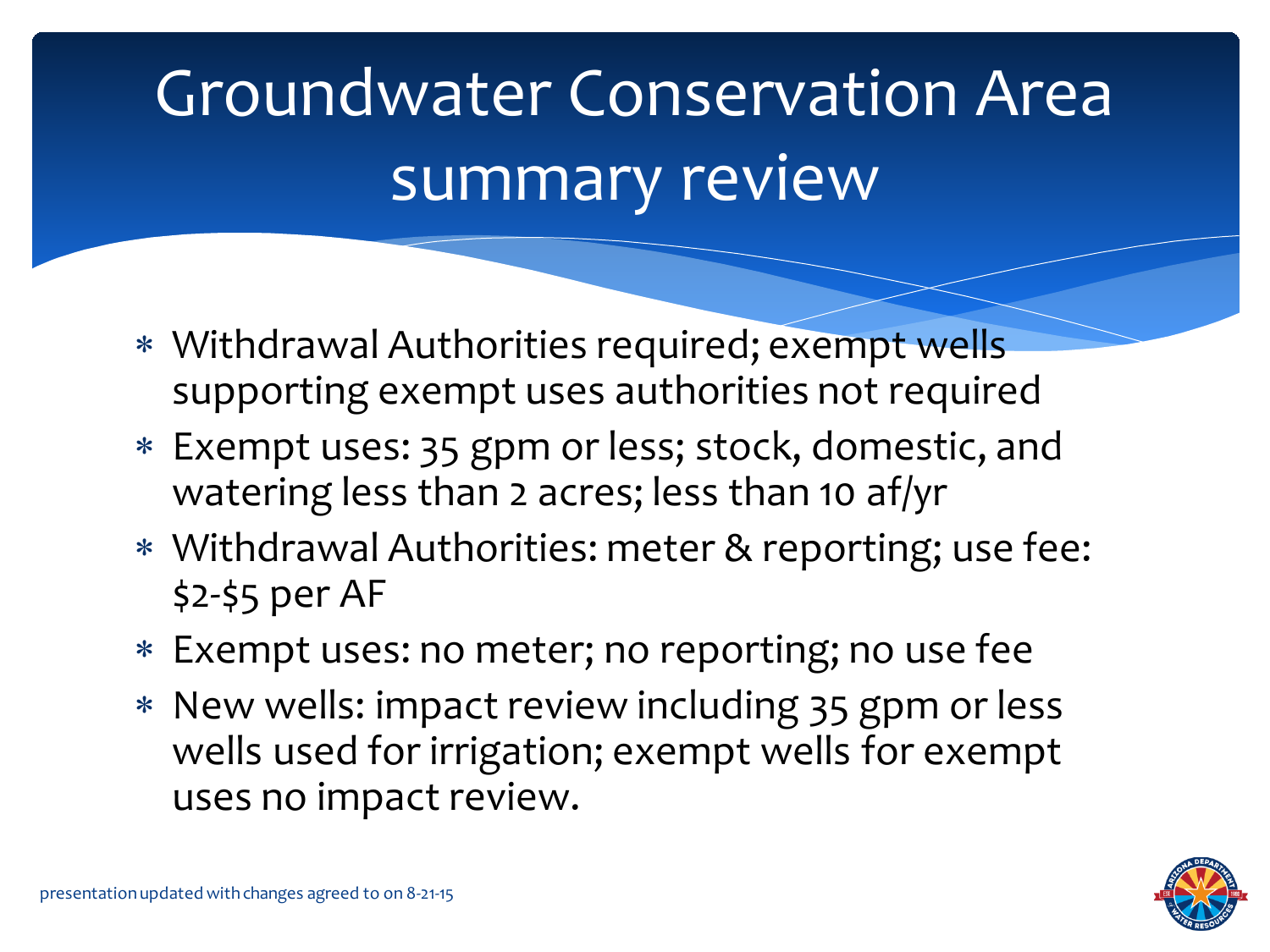## Groundwater Conservation Area Withdrawal Authorities; Irrigation

- ∗ Irrigation Grandfathered Authority (IGFA)
	- ∗ Existing (5 years prior to GCA & SCI qualified) or Historical Irrigation Exemption
	- ∗ Volume limit based on 5 af/ac
	- ∗ Certified Acres; shape and general location flexible; no increase in acres or water volume
	- ∗ IGFA may be extinguished in whole or in part; 2 acre minimum
	- ∗ IGFA may be converted to a Type-3 in whole or part; 10 af/yr minimum
	- ∗ Certified Acres that have been extinguished may be brought back into production with appropriate withdrawal authority (Type-3 or new low water use irrigation authority)
	- ∗ One-year over run; may exceed volume but make up exceedance the following year

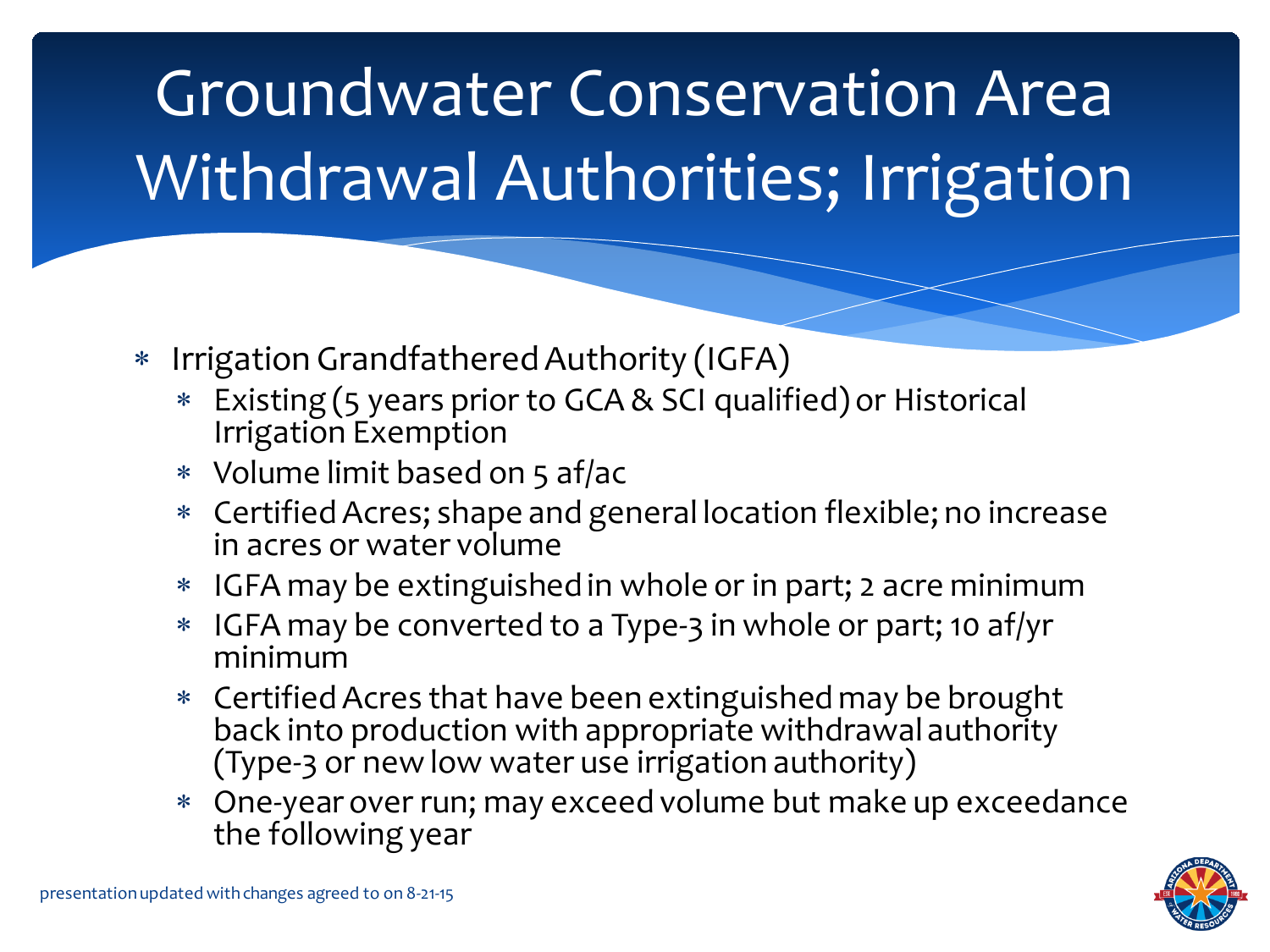Groundwater Conservation Area Withdrawal Authorities; Irrigation

#### ∗ Historical Exemption

- ∗ Acres irrigated more than 5 years prior to the GCA but 25 years or less
- ∗ Apply w/in 5 years of GCA
- <sup>∗</sup> The qualifying acres get volume limit of 2.5 af/ac (50% reduction); May concentrate allocation within qualifying acres
- ∗ Applicant notifies ADWR of the acres to resume irrigation (certified acres gets IGFA) -OR-
- ∗ Applicant may convert directly to Type-3 with 50% reduction
- ∗ Historical Exemption IGFA expires in 5 years after certification if no irrigation commences.

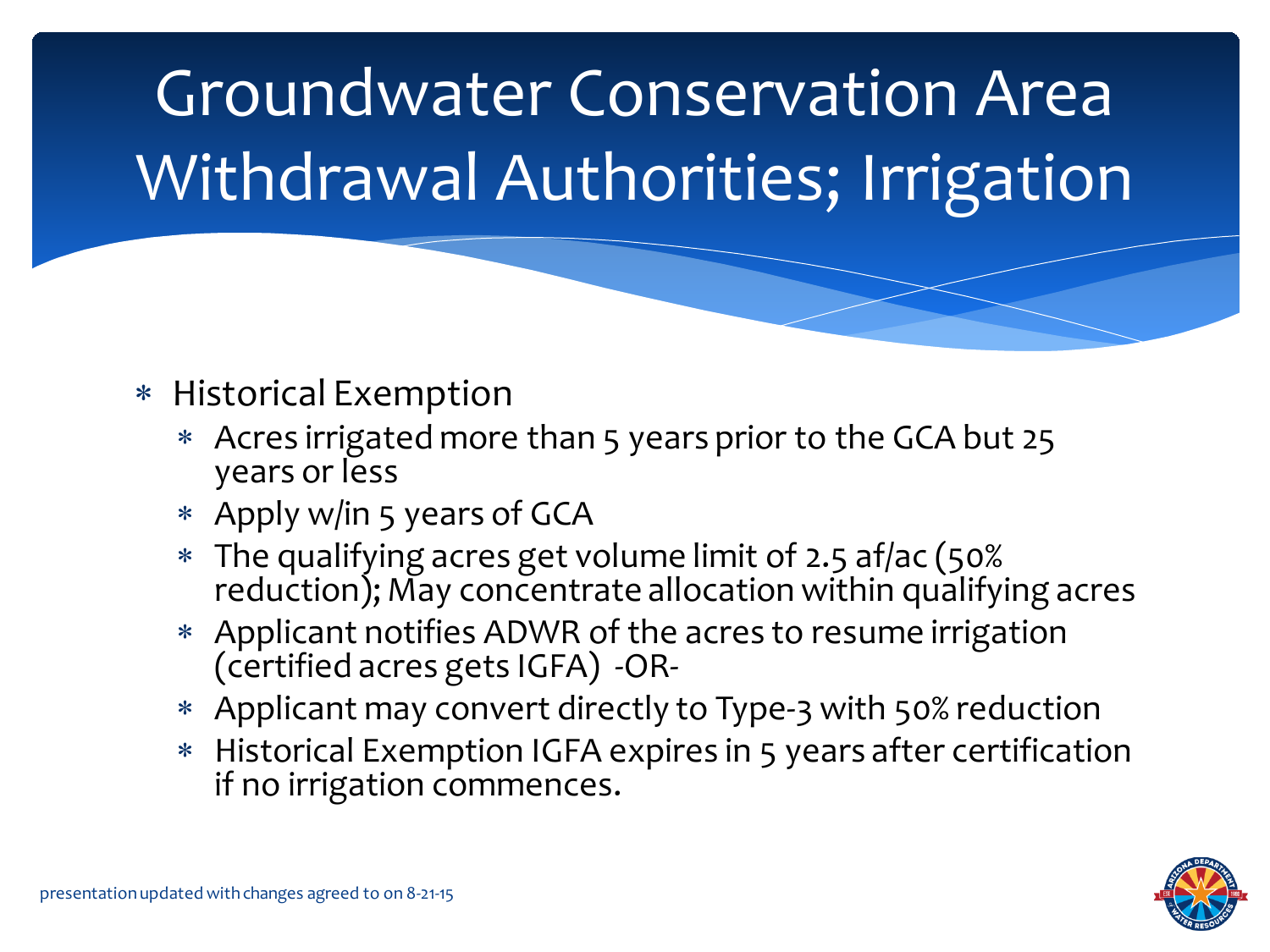## Groundwater Conservation Area Withdrawal Authorities; Irrigation

- ∗ New Low Water Use Irrigation Authority (LWUIA)
	- ∗ Limited number of new irrigation authorities; no more than 10% increase over original IGFA certified acres
	- ∗ Volume limit based on a water duty of 1.5 af/ac
	- ∗ Issued up to 40 acre grants; production or irrigation required before owner may apply for additional acres.
	- ∗ One-time Aquifer Impact Fee: \$500 \$1500 per acre
	- ∗ LWUIA may be extinguished in whole or in part; 2 acre minimum; LWUIA not transferable to a Type-3
	- ∗ Low Water Use Acres that have been extinguished may be brought back into production with appropriate withdrawal authority (Type-3 or new low water use irrigation authority)
	- One-year over run; may exceed volume but make up exceedance the following year



presentation updated with changes agreed to on 8-21-15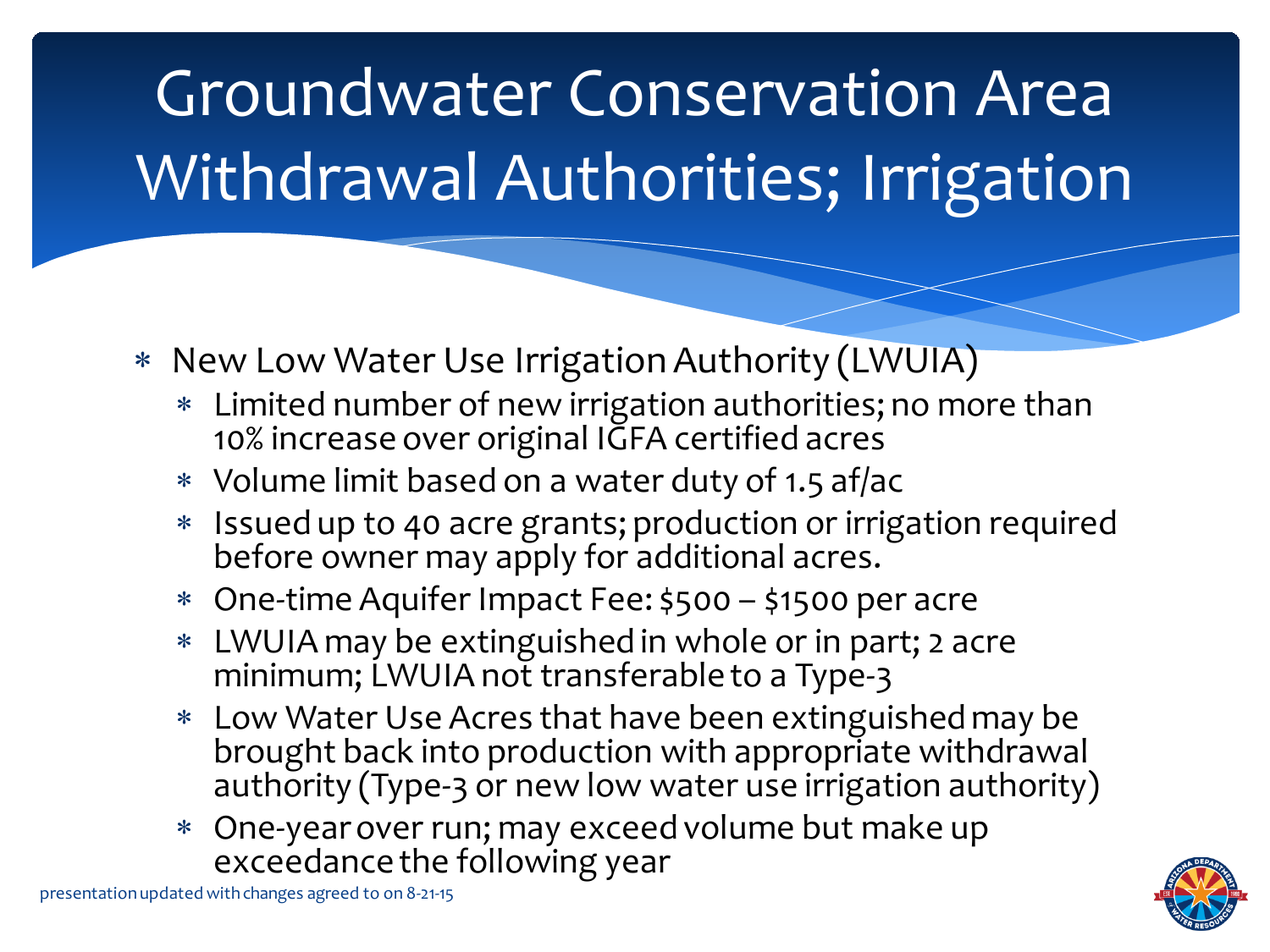## Groundwater Conservation Area Withdrawal Authorities; Industrial

- ∗ Industrial Type-3
	- **Issued to existing industrial users at time of GCA**
	- ∗ Volume based upon highest use in 5 years prior to GCA
	- ∗ Transfer from original location (more than ½ mile) or change to non-industrial use causes conversion to normal Type-3 with 50% reduction in volume.
	- ∗ Industrial Type-3 may be extinguished in whole or part; 10 af/yr minimum
	- ∗ One-year over run; may exceed volume but make up exceedance the following year

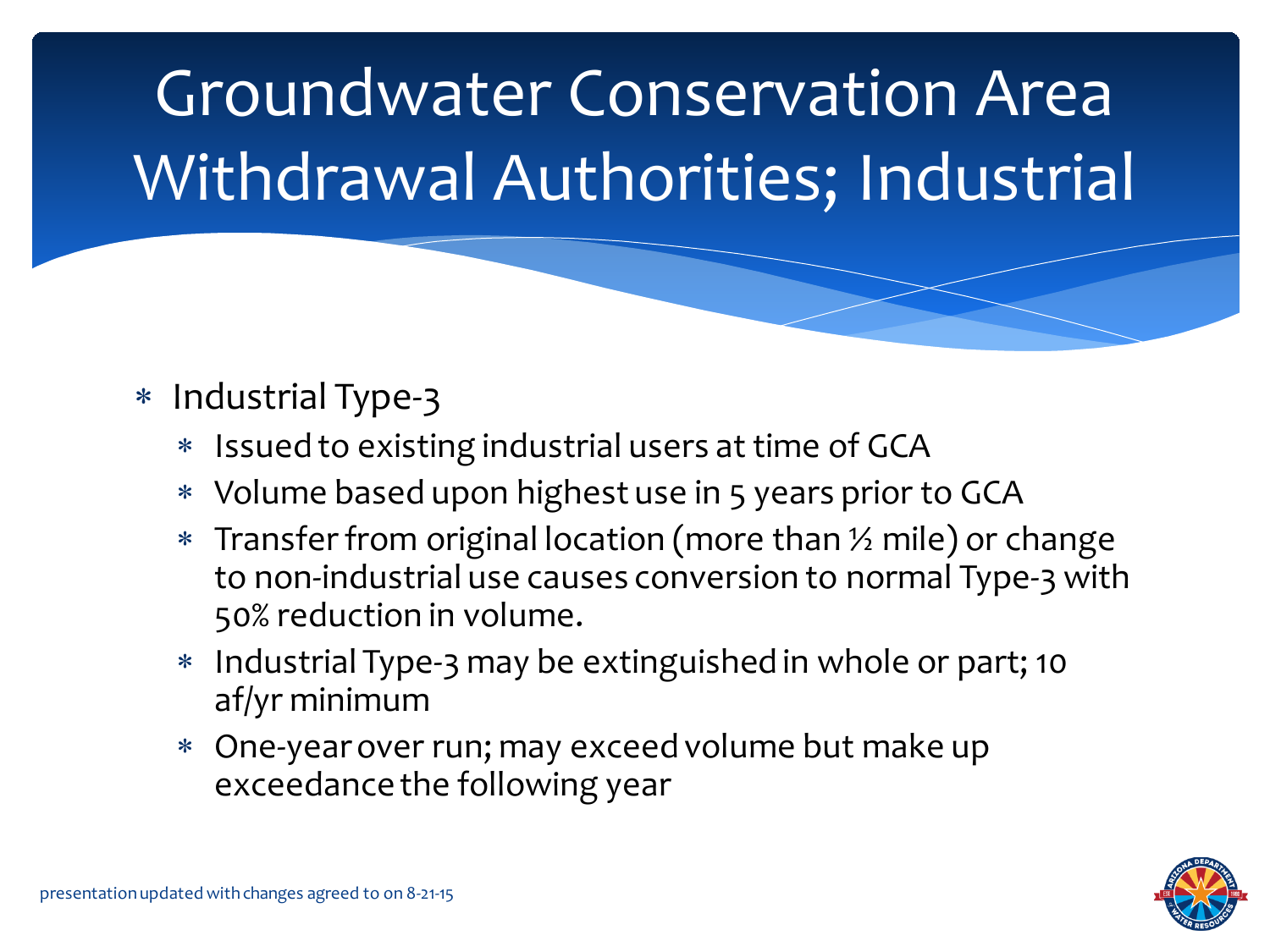## Groundwater Conservation Area Withdrawal Authorities; Municipal

### ∗ Service Area Authority (SA)

- ∗ Issued to cities towns and private water companies serving water to customers at time of GCA
- ∗ Volumetric limit based upon a 25% increase over use at time of GCA; additional growth requires Type-3's
- ∗ New service areas not in existence at time of GCA require Type-3
- ∗ Dry-lot subdivisions exempt
- ∗ Service area should = ADRE definition of subdivision
- ∗ Reporting includes compliance with L&U less than 10%

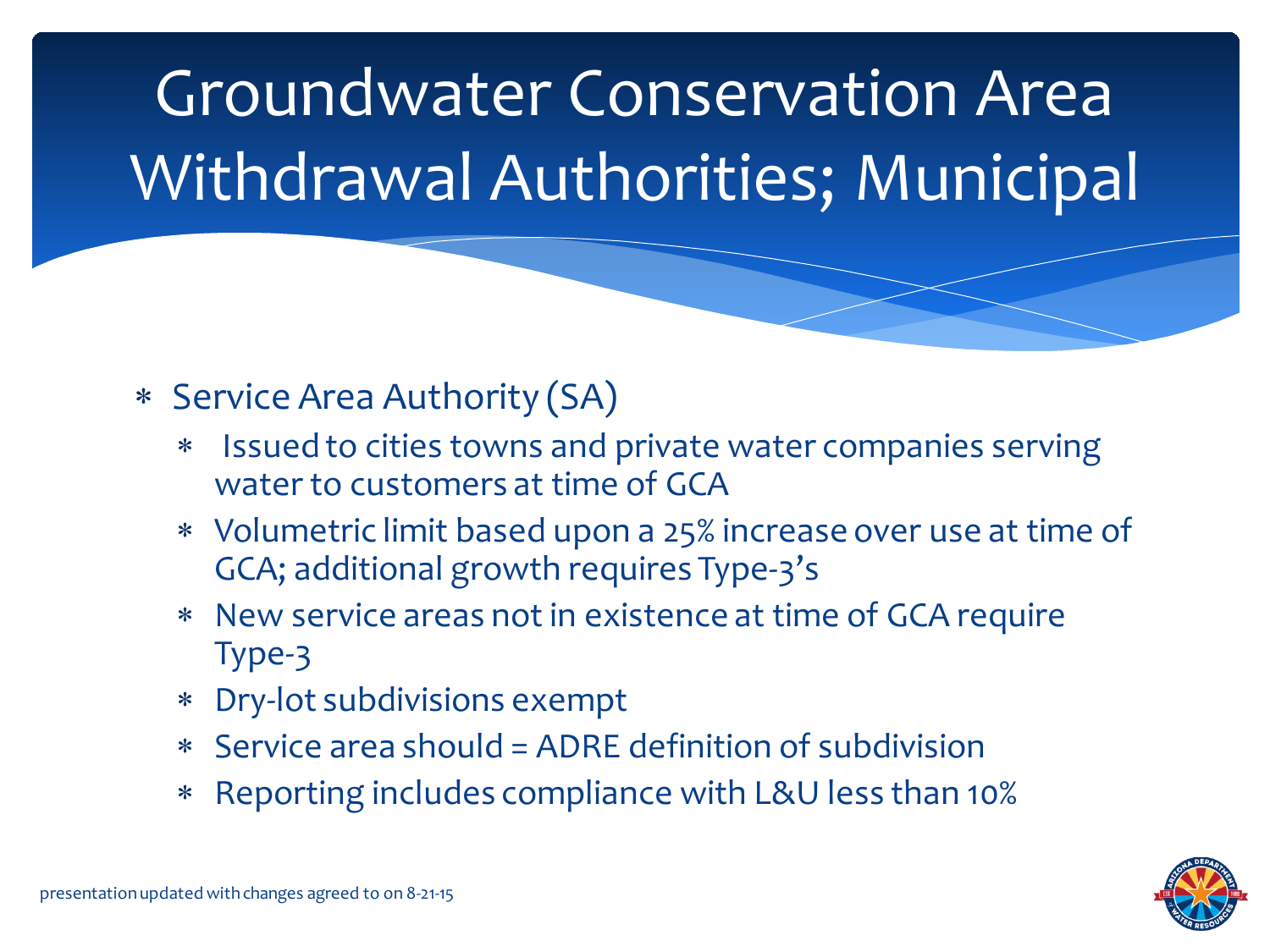## Groundwater Conservation Area Withdrawal Authorities: New Uses

- ∗ New Uses may be supported by the use of a Type-3
	- ∗ Type-3 limited volume, may be used for any purpose, from any type of well, fully portable within the GCA.
	- ∗ Industrial Type-3 limited volume, industrial uses, from any well, tied to location; may be converted to general Type-3
	- ∗ Type-3 created by
		- ∗ Conversion of Irrigation Grandfathered Authority (IGFA)
		- ∗ Conversion of an Industrial Type-3
	- ∗ May be sold, leased, or permanently retired, in whole or in part;10 af/yr minimum
	- ∗ Metering, reporting and use fee
	- ∗ One-year over run; may exceed volume but make up exceedance the following year

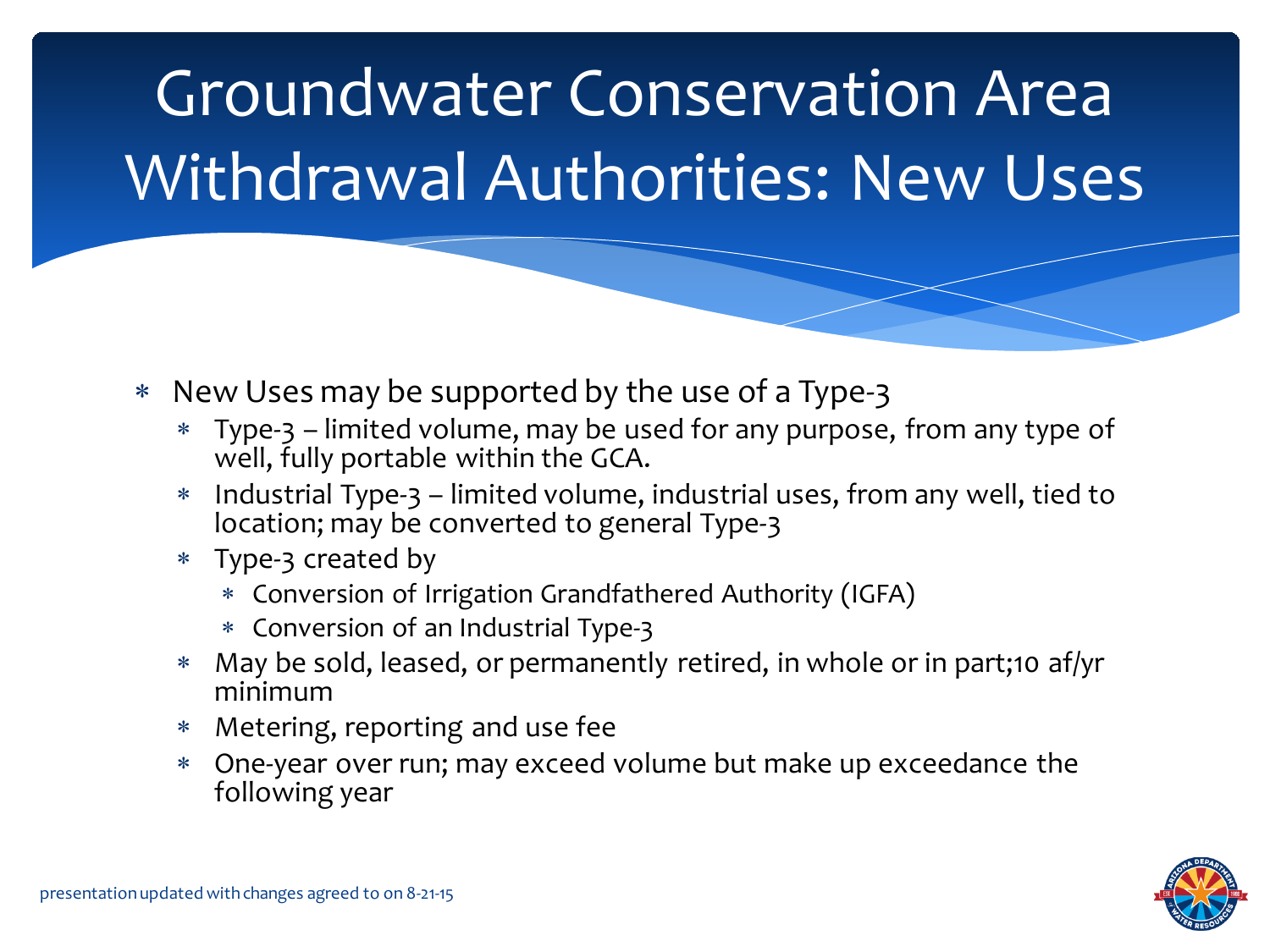Groundwater Conservation Area Withdrawal Authorities; Exempt uses

- ∗ An exempt well is a well equipped with a pump 35 GPM or less, and is used to irrigate less than 2 acres.
	- ∗ Allowable uses include: domestic, stock, commercial, and garden/landscape under 2 acres up to 10 af/yr
- ∗ No meter; no reporting; no use fee

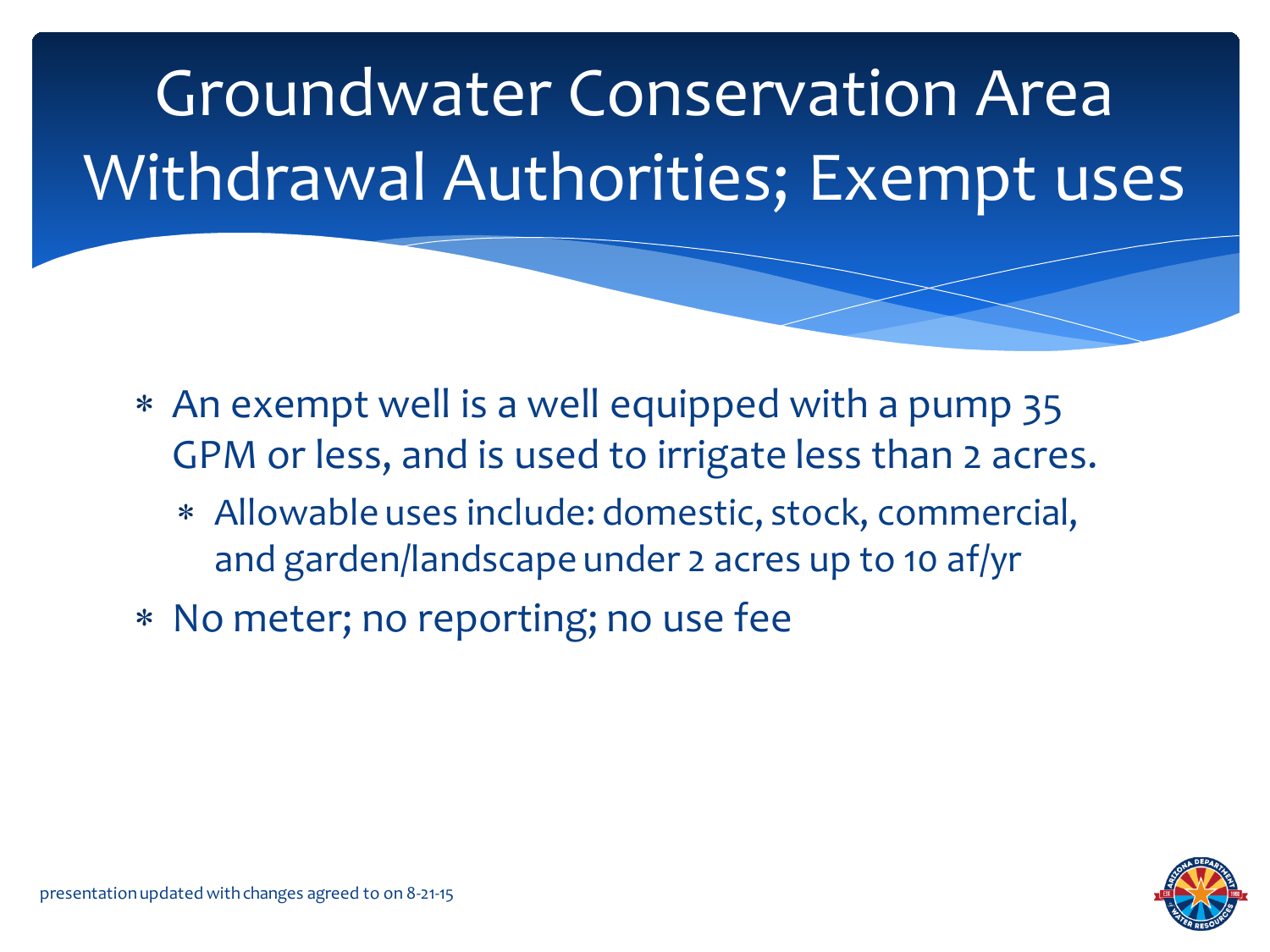## Groundwater Conservation Area Withdrawal Authorities; General

- ∗ No pump size or well classification restrictions for uses through appropriate Withdrawal Authorities.
- ∗ Exempt uses limited to the use of exempt wells (35 gpm or less)
- ∗ Lands where original irrigation authorities have been transferred or extinguished may be brought back into production with appropriate withdrawal authority (Type-3 or new LWUIA)
- ∗ All new wells (not replacement wells) over 35 gpm, wells 35 gpm or less used for Irrigation, and Type-3's moving more than 10 miles, all must pass well impact review

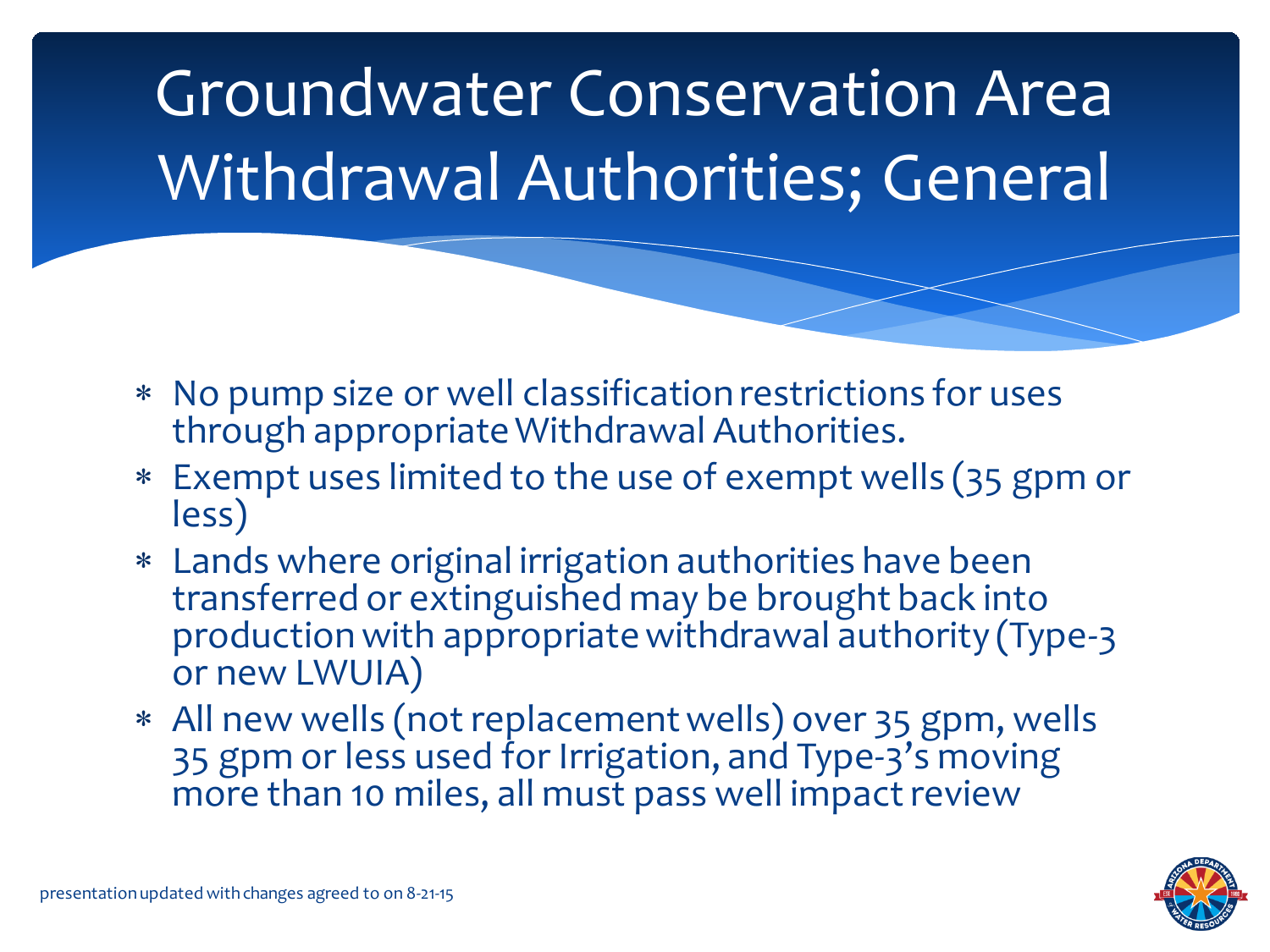## Groundwater Conservation Area General Items

- ∗ Temporary withdrawal permits should be included (dewatering, hydro test, Temporary General Industrial Use etc. (A.R.S. 45-511 – 45-528)
- ∗ The GCA should be included in 45-131 (the lakes bill)
- ∗ Metering phase-in for existing meter required wells; three years with additional extensions
- ∗ 50% deduction each year on use fee for cost of meter for existing wells up to full cost; 25% deduction first 10 years for new wells up to 50% of cost

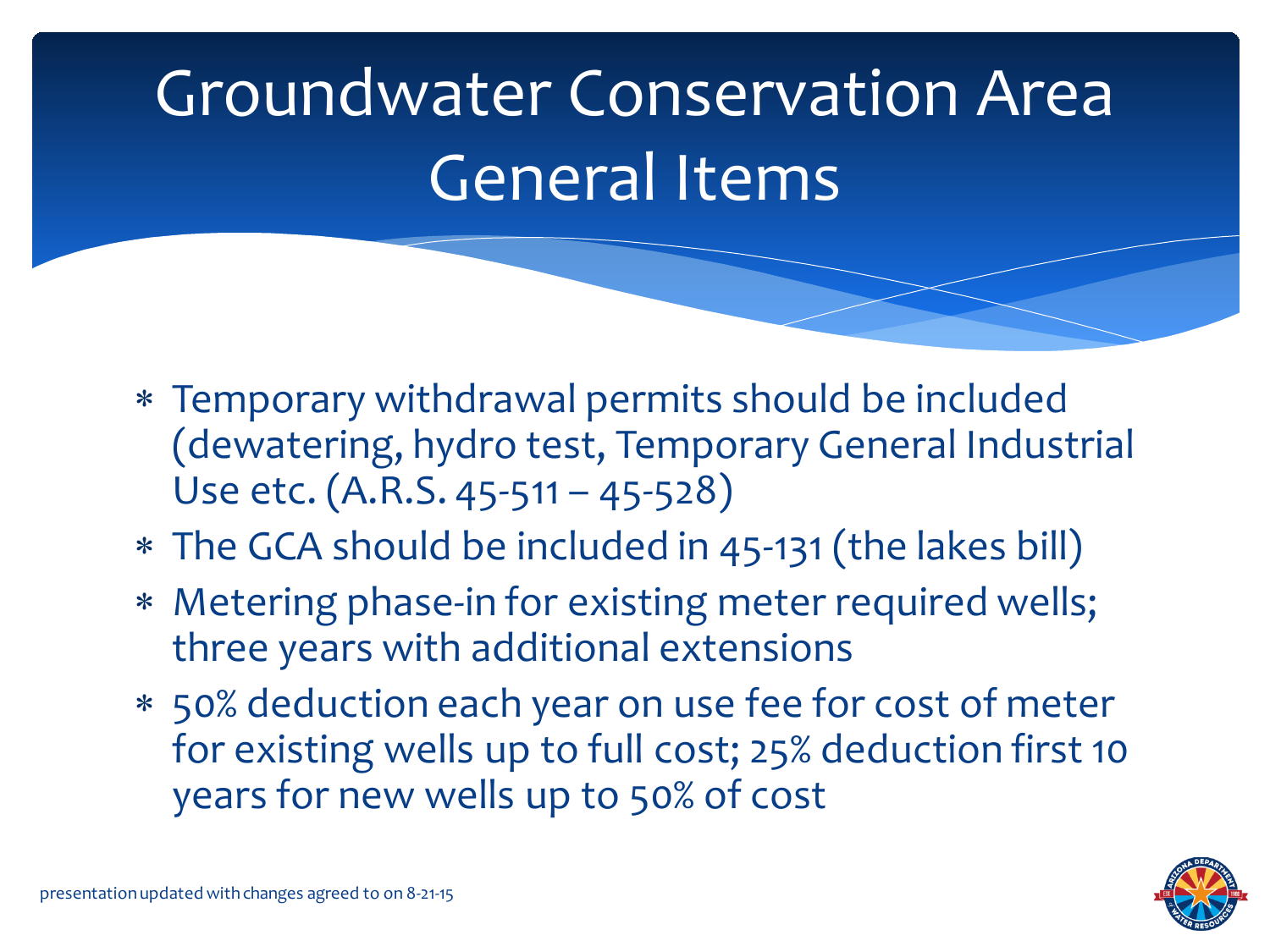Groundwater Conservation Area modification restrictions

- ∗ No AMA in GCA until 10 years after the creation of GCA (give it time to work)
- ∗ No INA in GCA
- ∗ The intent of the Willcox Working Group is that the GCA is applicable to the Willcox Basin; allow other areas to adopt
- ∗ Subsequent GCA: with local input-
	- ∗ Adoption follows AMA process: Director (ADWR) driven or local initiation process; petition & vote
	- ∗ A Subsequent GCA may be placed over an existing INA; A subsequent GCA may NOT be placed over an existing AMA

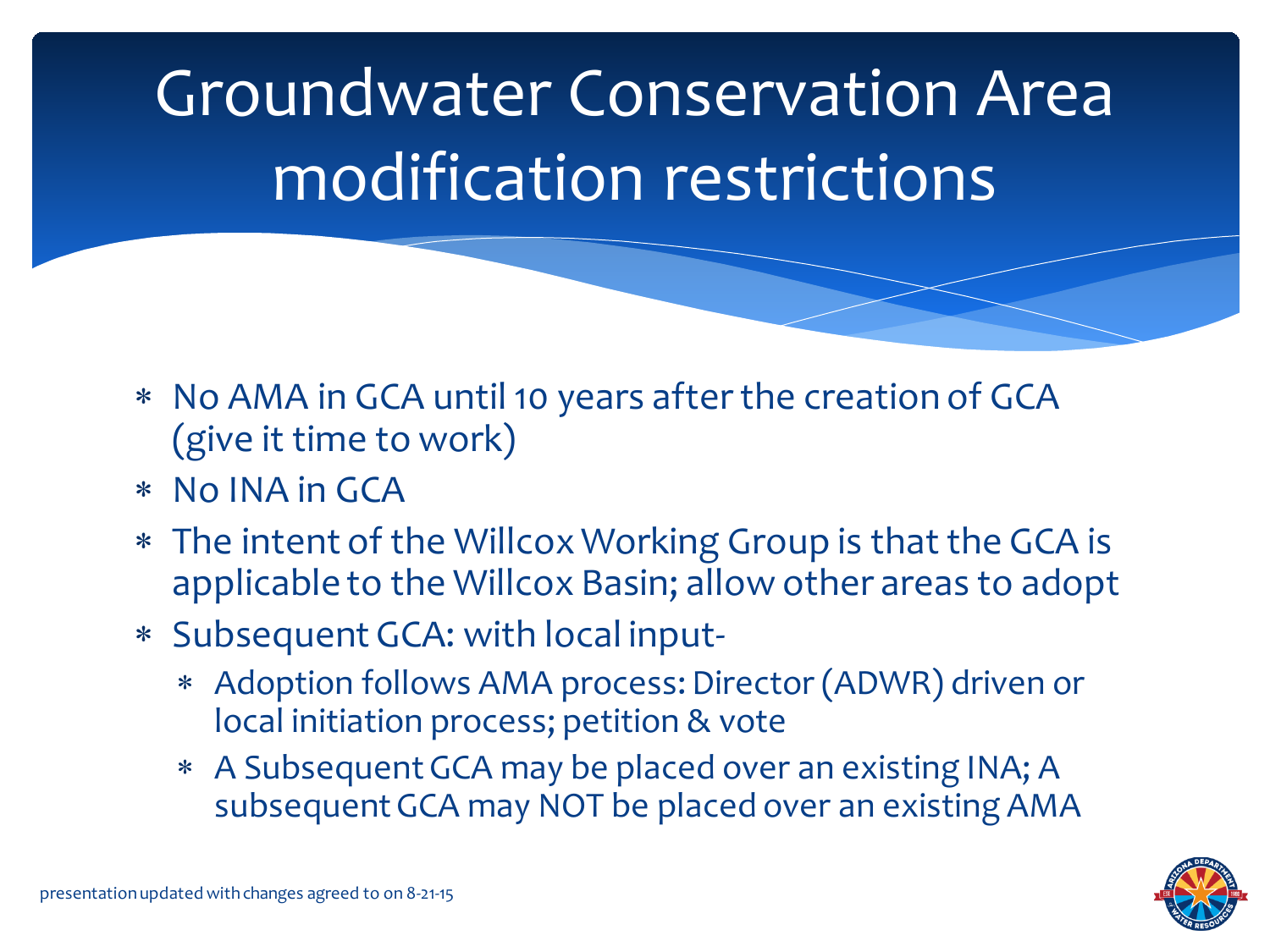Groundwater Conservation Area Groundwater Users Advisory Council

- ∗ GUAC: appointed board of local water users from each use sector; no fewer than 7 members
- ∗ GUAC advises the Director on:
	- ∗ Setting of use fees; withdrawal fee and aquifer impact fee (minimum and maximum set in statute)(\$2-5/af & \$500-<br>\$1500/acre)
	- ∗ Which Conservation and Augmentation projects to support (ADWR may partner with existing programs; NRCD's)
	- ∗ Well impact review standards
	- ∗ BMP conservation program qualifying practices
	- ∗ Conservation Plans; updates and elements

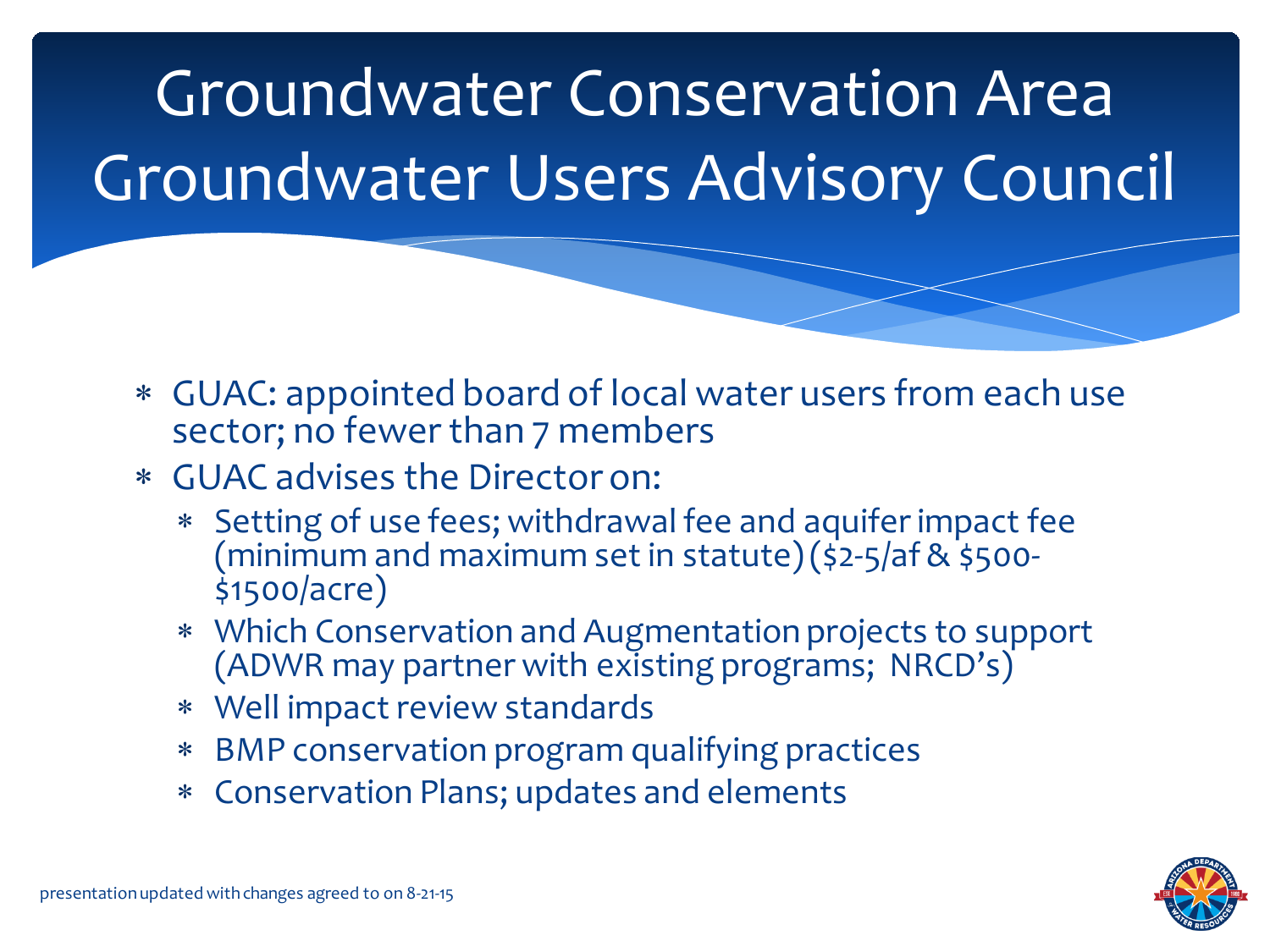## Groundwater Conservation Area Conservation Plans

- <sup>∗</sup> Conservation Plans drafted and updated every 10 years; Mid-plan modifications as needed (year 5)
- ∗ Plans drafted with input from GUAC and general public
- ∗ Conservation Plan shall include the following:
	- ∗ Acceptable best management practices for each water use sector and minimum number of practices in the voluntary program
	- ∗ Acceptable measuring device standards and acceptable alternate use calculation methodologies
	- ∗ Well impact review standards to minimize well clustering and impacts to existing well owners (cone of depression & water table decline rates; mitigation?)
	- ∗ Initial BMP standards should have a 5-year phase-in

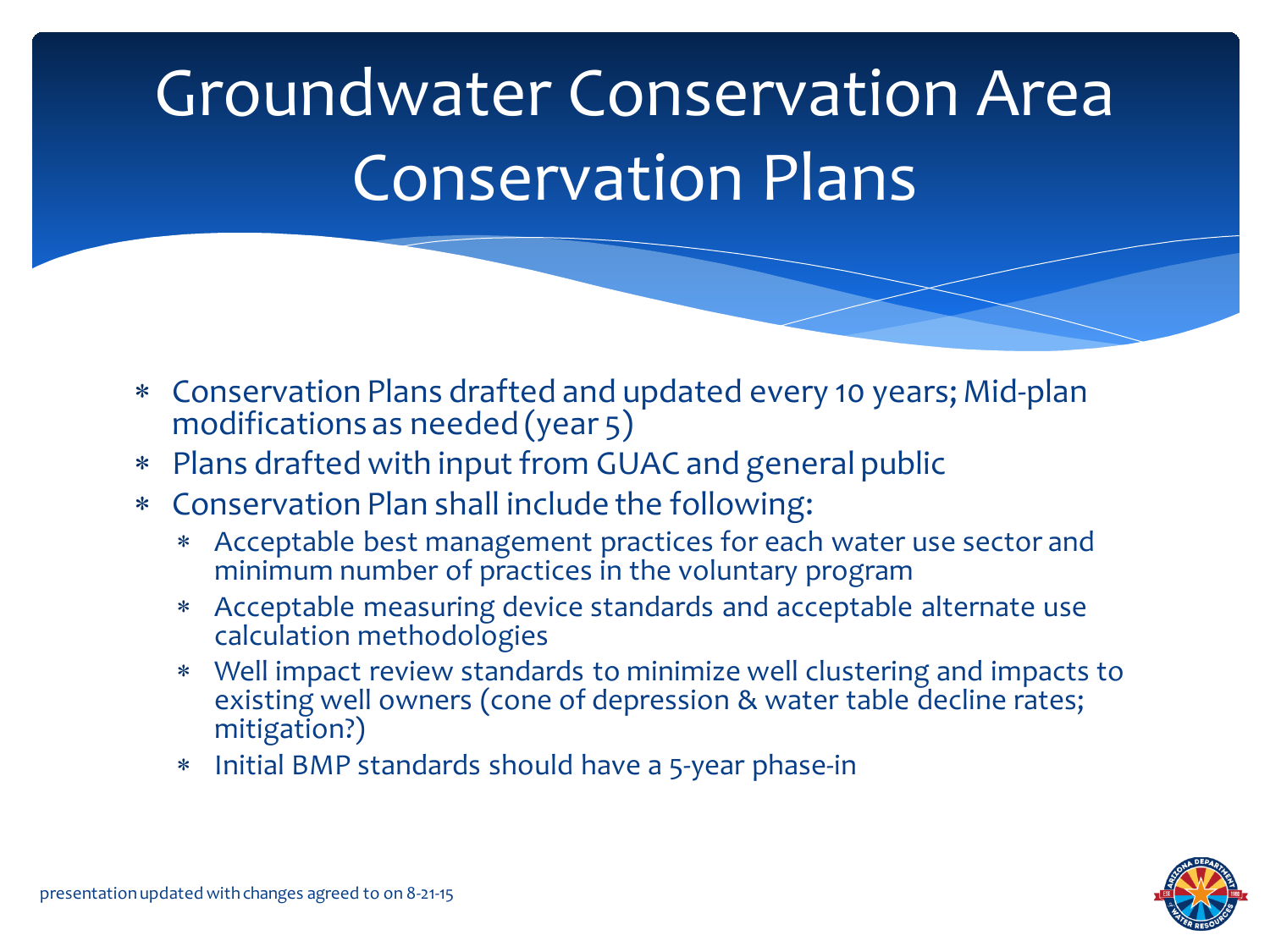## Groundwater Conservation Area ADWR

- ∗ The Arizona Department of Water Resources shall have general jurisdictional and enforcement authority
- ∗ ADWR; collect and distribute use fees with advice from the GUAC for conservation, augmentation and water management purposes; includes conservation equipment; recharge and importation; hydrologic studies; retirement of withdrawal authorities